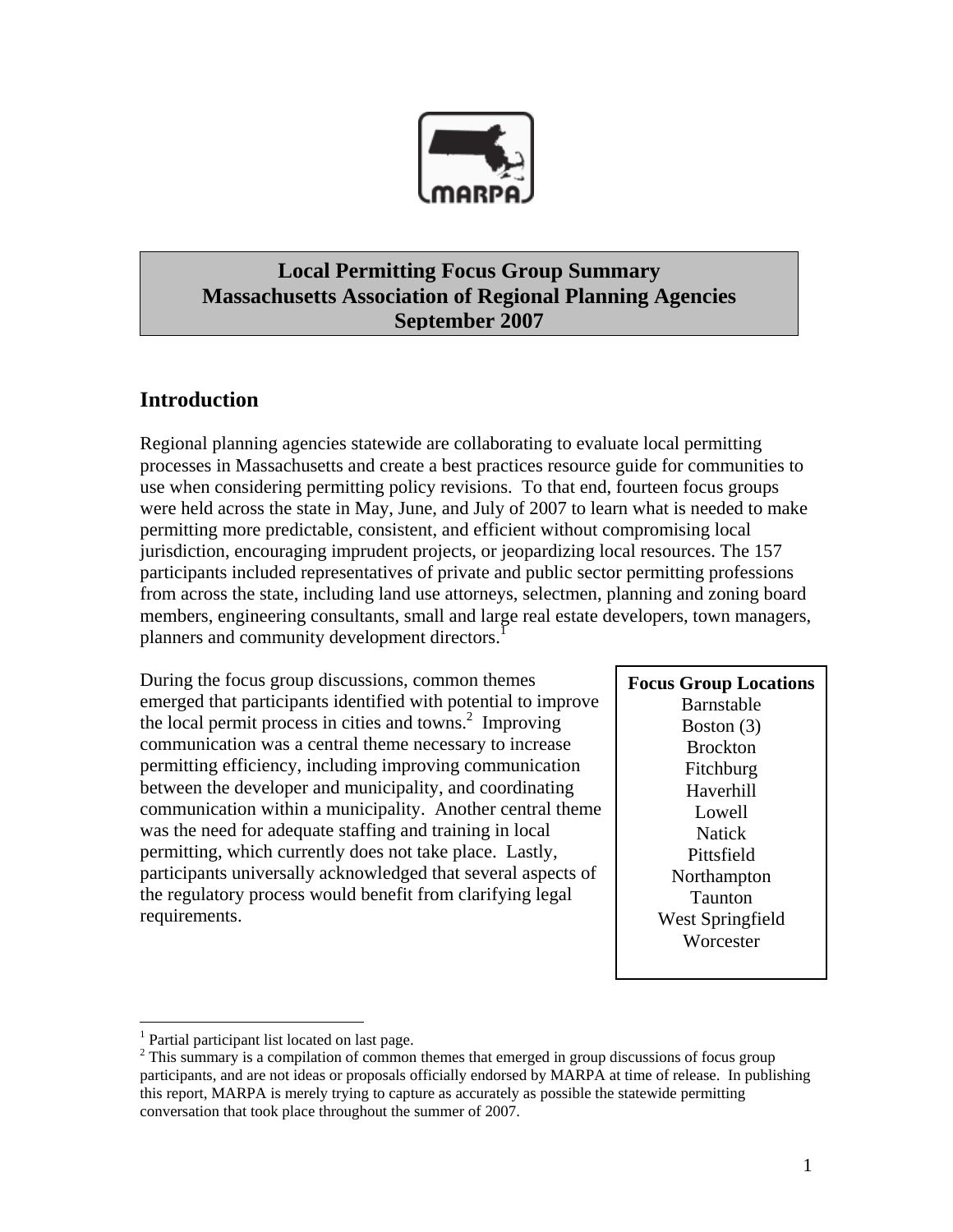# **I. Streamlining the Local Permitting Process**

Four themes emerged over the course of the focus groups that reflect a mutual interest in streamlining the process through increased communication and cooperation among stakeholders.

# **1) Improving Communication with the Permit Applicant**

# *Informal, Pre-Application Meetings*

When asked which municipalities have good permitting processes, both developers and municipal representatives gave examples of communities that hold informal meetings between developers and staff prior to submitting formal development applications. It is most helpful when developers bring a schematic plan and an early project timeline for the municipal representatives to review at these meetings. The meetings serve to initiate a dialogue between relevant parties. Through this dialogue, municipal representatives have the opportunity to share the community's interests and concerns with the developer of the project in an informal setting while the project is still in the conceptual design phase. The Town of Greenfield, for instance, which was noted for its efficient permitting practices, holds technical review team meetings for permit applicants. Staff from key departments guide the applicant through the development review process.

Pre-application meetings are effective because they help to build trust, foster a willingness to work together, and most importantly, they allow stakeholders to identify upfront what aspects of the project, if any, will present the greatest challenges. Out of these meetings, a project "road map" may be created so that all parties involved will have a good idea of what to expect moving forward. In addition, pre-application meetings present a good opportunity for community representatives and permit applicants to negotiate and execute a developer's agreement for complex projects, should they decide to do so.

Communities electing to hold pre-application meetings must be mindful that the meetings do not violate the open meeting law found in Section 23b of Chapter 39 of the Massachusetts General Laws which prohibits a quorum from meeting in private to decide or deliberate toward a decision. It should be made clear to participants that the intent and objective of such meetings when held is to review proposals for completeness in order to avoid the perception that projects are being "approved" prior to formal submittals and hearings.

# **2) Improving Communication between Boards and Offices**

# *Regularly Scheduled Inter-Departmental Meetings*

Increasing cooperation and communication between municipal department heads and boards with permit granting authority through frequent and regular meetings to review development proposals would help eliminate so-called "turf issues" between departments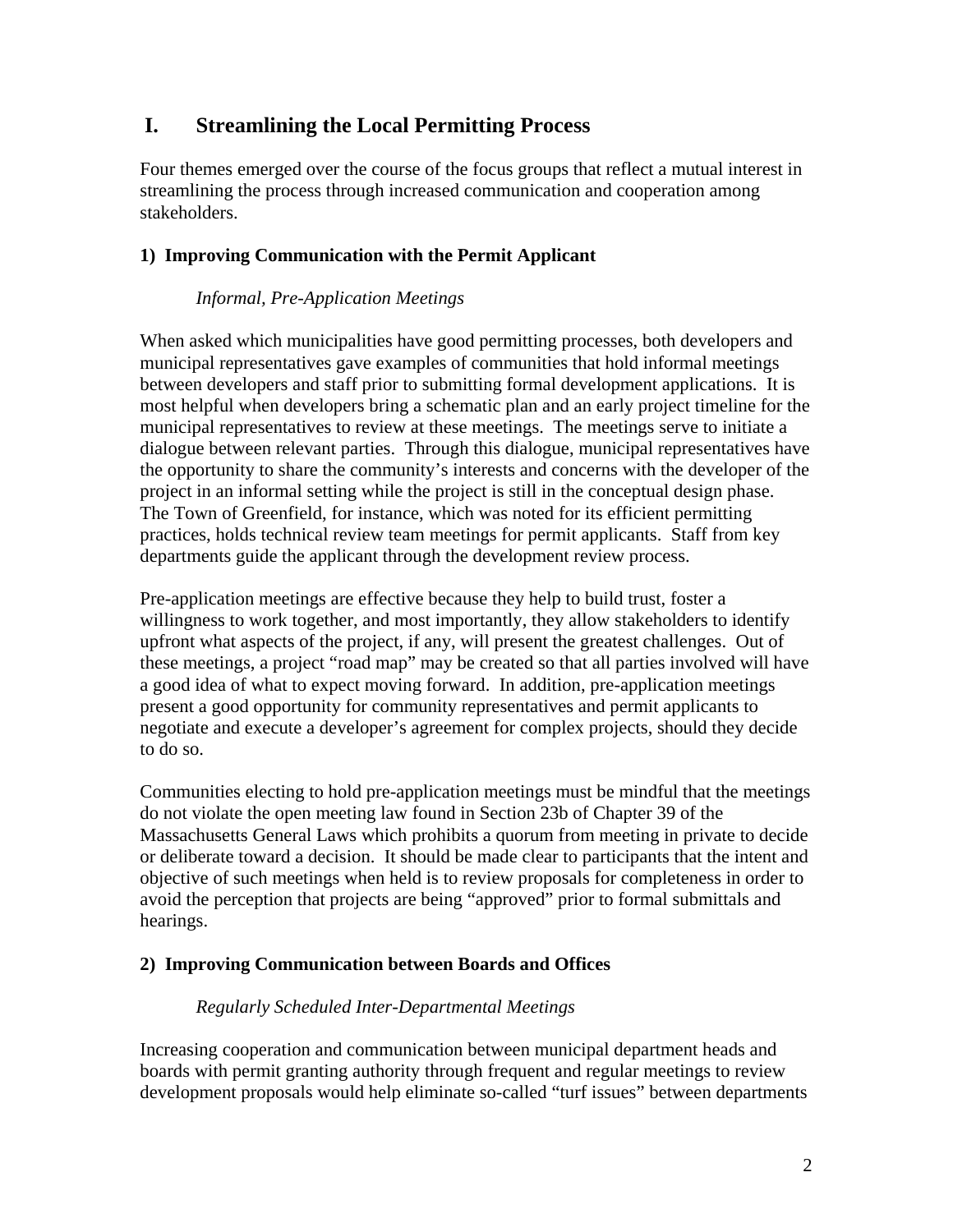and the boards they serve. The source of such "turf issues" may be one of a number of things: a contentious aspect of the proposal, the local political climate, or even a personal conflict between public officials. Whatever the cause of the discord, requiring interdepartmental meetings would help to resolve any obvious sticking points as well as resolve for the developer the question of which authority to go to first. Through interdepartmental coordination, the order of approvals by department could be standardized to eliminate needless back and forth for the project applicant.

#### *Co-Locating Departments*

Physical proximity of municipal departments is a significant factor that ought to be considered to improve communication and coordination throughout the permitting process. It was the experience of the focus group participants that where planners, engineers, and conservation officials are co-located in the same building or on the same floor, efficiency of the process is increased.

#### *Multi-Disciplinary Technical Review Teams*

There was uniform agreement that municipalities should create Technical Review Teams that meet regularly (weekly or twice a month) on the status of permit applications. Communities that do this organize their review teams very differently. A team could be made-up of the staff of each board and the municipal manager, or one member from each board and one or two staff members. Some of the teams, but not all, include the developer at the meetings. They hold both public meetings with notice provided and others met privately. The community and project proponent both benefit from a more comprehensive approach to permitting that is a result of the collaboration between permit granting authorities through the a Technical Review Team.

# **3) Issues of Adequacy: Staffing, Training, and Education**

# *Inadequate Staffing*

Inadequate staffing at the municipal level can debilitate the permitting process, especially in small communities. Developers were in unison that communities with volunteer boards that do not provide for adequate planning staff were the hardest to do business with. The following suggestions came out of the focus group discussions:

- Appointing a community development director or planner makes permitting more efficient. In communities that have done so, this point-person is most efficient when he or she is empowered by the municipality to work with the relevant public officials and to usher developers through the permitting process. In addition, the development director or planner must be familiar with the community's master plan, and use the plan as a roadmap for assessing development permitting decisions.
- When available, utilizing peer review funds as provided for under Section 53G, Chapter 44 of the Massachusetts General Laws or by other means – alleviates demands placed on already burdened planning staff to resolve technical issues in a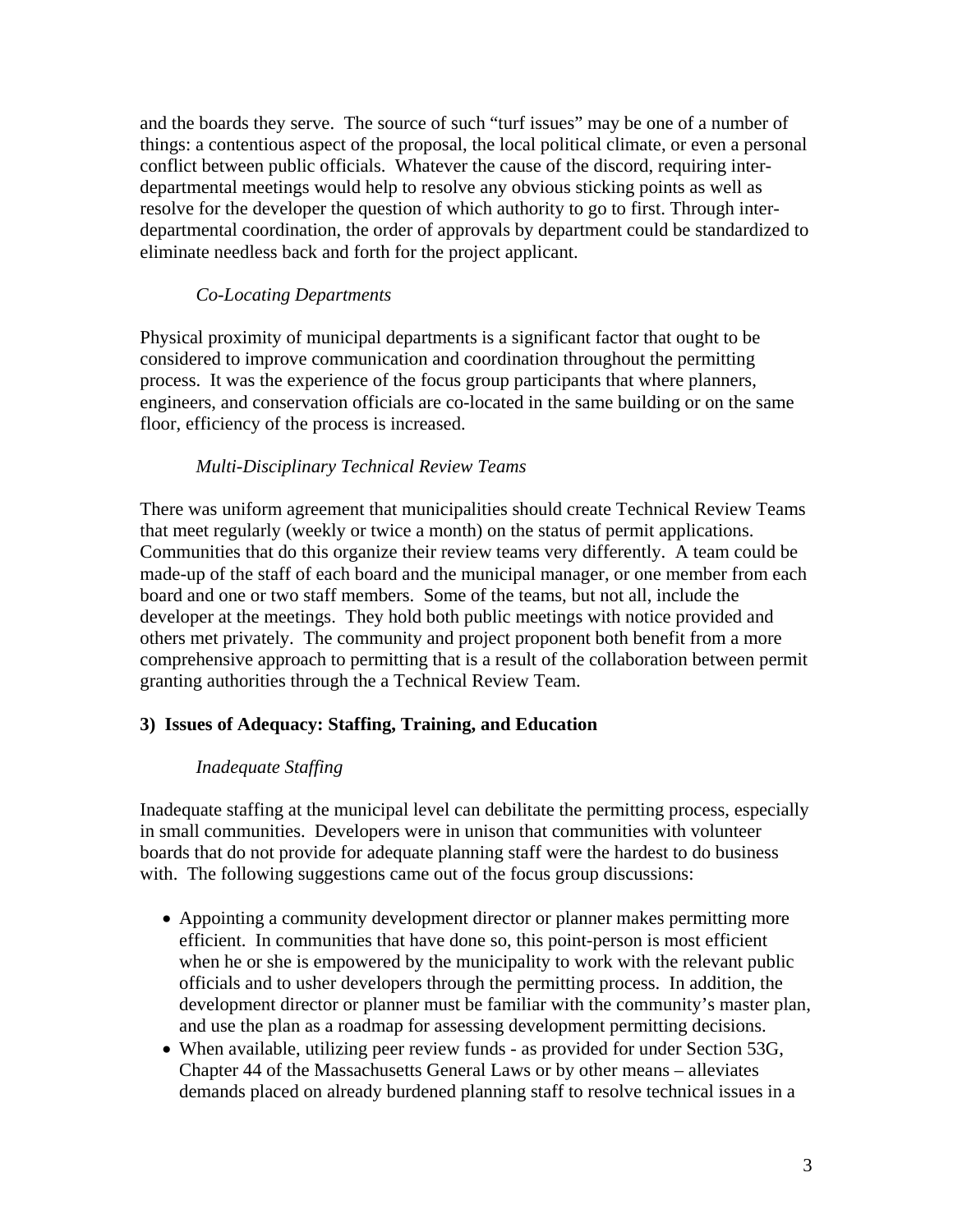timely fashion. A clear and concise statement of the reviewer's scope will help to ensure that the peer review process is an objective one.

### *Board and Staff Training*

Many focus group participants expressed concern that local board members and staff often lack sufficient knowledge or necessary qualifications to serve their public office adequately. The members of local boards with permit granting authority and their staff must have more than a basic understanding of their regulatory function and their respective job functions to ensure that permitting fairly balances competing interests consistently, from project to project. Where public officials lack these skills upon entering service, the communities often lack resources to educate and train them in their new role. The challenge is greatest in three areas:

- 1) Legal knowledge of the relevant zoning bylaws or ordinances and land use law,
- 2) Procedural knowledge of running a public meeting, and
- 3) Institutional knowledge of the regulatory role, jurisdiction, and enforcement mechanisms of the local boards.

These challenges are compounded in communities where the turnover rate of public officials is higher than average. Without education and training for board members and staff, permitting decisions are more likely to be inconsistent, vulnerable to inappropriate political considerations, and judged by subjective factors rather than the criteria set forth in zoning regulations and adopted planning documents.

Suggestions to improve education and training of board members and staff came out of the focus group discussions, although consensus was not reached on these:

- Mandatory training for conservation commissions, zoning boards of appeals, and planning boards was suggested by several participants. Generally, participants agreed that mandatory training would be a benefit, but many felt the requirement was too onerous for volunteers and would deter volunteers from serving in the future.
- Standardizing criteria for appointments to boards was another suggestion. An objective set of criteria that included relevant experience and education levels would serve all communities, especially those where the turnover rate is higher than average. Participants felt that this was an admirable goal and should be implemented whenever possible, while recognizing the fact that the candidate qualifications in communities that hold open elections for board positions is difficult to standardize.
- Increase the availability of educational and training opportunities for new board members to take on a voluntary basis, and make them mandatory for board staff. While most participants felt that the Citizen Planner Training Collaborative currently provides high quality trainings, municipalities and regional planning agencies should arrange additional trainings to be offered on a more flexible basis closer to where people live, and on evenings during the week. In addition,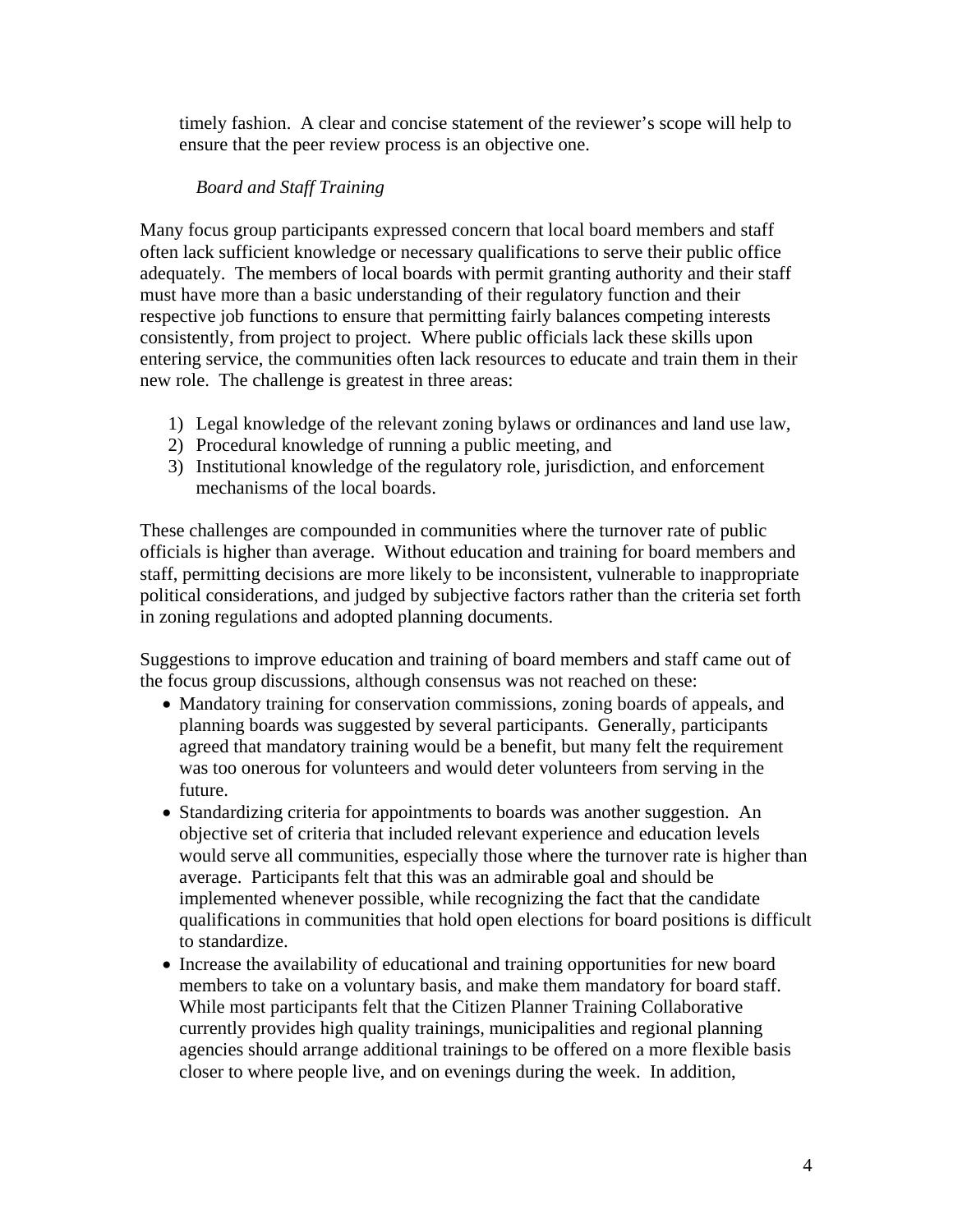municipalities should reimburse board members that voluntarily elect to participate in training, which may reduce litigation and insurance costs.

# **4) Standardization of the Process**

Developers and municipal officials agree that standardizing and formalizing many aspects of the approval process would increase efficiency. Standardization of process, project design, and submittal requirements would allow developers to know what a city or town wants to see developed, and how to get through the approval process. Municipalities should consider the following actions to increase the efficiency of the overall process:

- Create a master plan that clearly represents current community priorities as to land use and location;
- Ensure that zoning regulations reflect the plan.

Small development projects should be immunized from traffic, noise, and other impact studies that drag out the process, drive up costs, and sometimes kill projects. By that same token, projects larger than an established threshold ought to automatically have impact studies done and the plan reviewed by a professional planner or engineer. A threshold such as this would serve the goal of transparency and predictability.

# *One Point-of-Contact for Permit Applicants*

A single point-of-contact to work with developers who intend to invest in the community will improve clarity and productivity for both the applicant and the regulators. The pointof-contact is responsible for directing the developer to the necessary permits and appropriate contacts in a city or town. A municipality experiences efficient permitting when this person is charged with important administrative tasks, such as reviewing applications for completeness when they are received, tracking applications through the process, and ensuring that municipal staff is aware of activities by other boards.

# *Exactions and Impact Fees*

Chapter 40A of the Massachusetts General Laws on zoning is ambiguous regarding the amount and type of mitigation or exactions developers may be asked to pay the local government during the permit process. Developers expressed frustration that they are often at the mercy of municipalities' frequent and routine exaction of fees. While the fees are an integral part of the approval process, they are not formally authorized in law or calculated in any systematic way.Many participating developers said the real frustration stems from the timing and the lack of predictability of the demands rather than the amount of the exactions themselves. Community advocates and developers agree that Chapter 40A should more clearly define a process of determining and applying impact fees and exactions that is transparent, consistent, and effectively addresses municipal needs.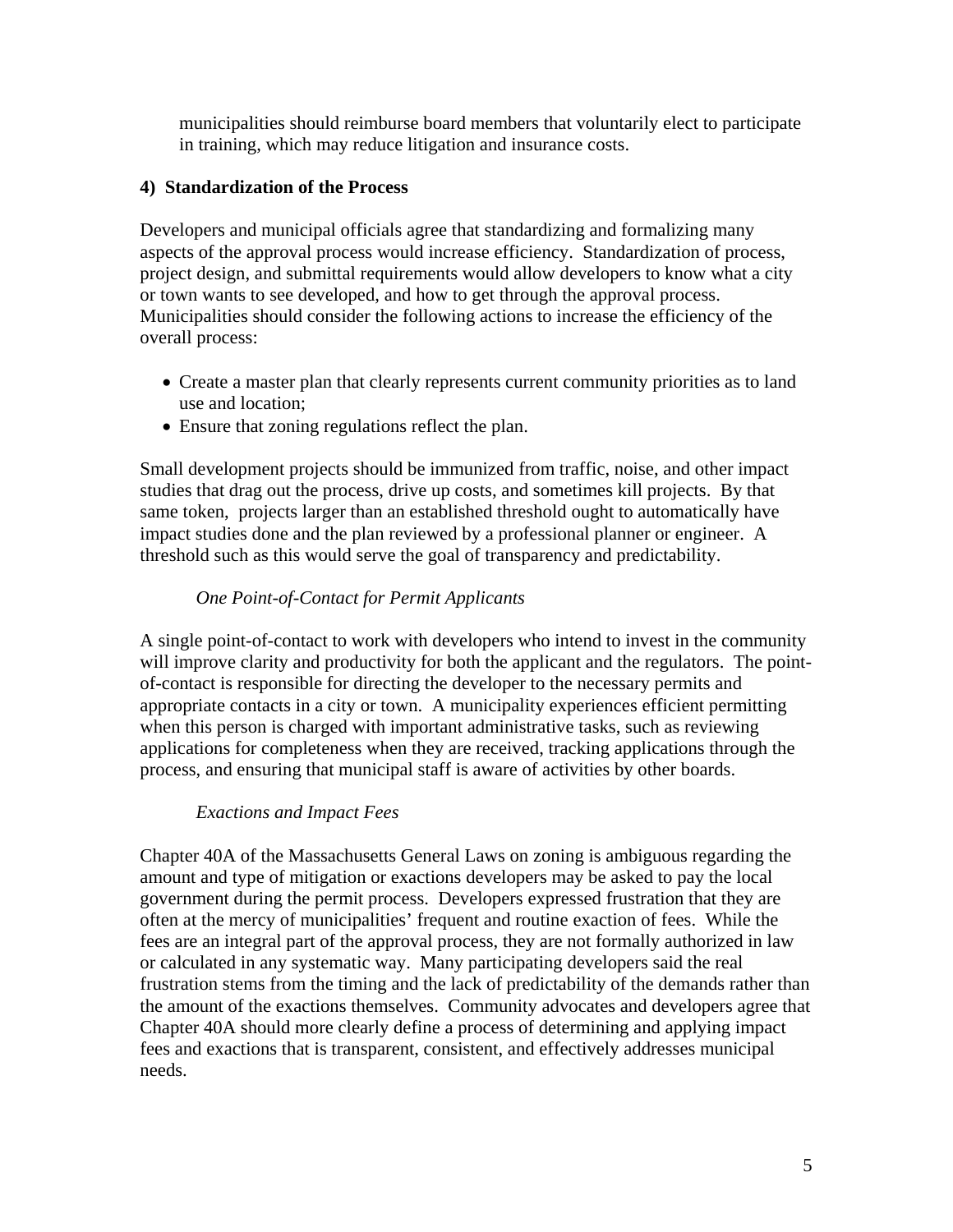#### *Special Permits versus Planning and "Of-Right" Permitting*

Both developers and municipal officials acknowledged that the approval process for special permit applications is inefficient. However, municipal officials expressed concern that reducing the number of special permits in favor of "of-right" zoning would threaten the community's ability to preserve "community character" because the objective empirical standards in "of-right" zoning often result in projects which undermine community priorities and character. To balance this concern with the need to expedite the permitting process, municipalities should consider the following:

- 1) Update the master plan through town meeting,
- 2) Re-zone areas to permit more as-of-right development subject to design guidelines,
- 3) Require all of-right zoning to conform to the master plan, and
- 4) Utilize site-plan review whenever possible to ensure that the design of projects fits the plan for growth in that community.

#### *Flawed Permit Applications*

Where proposals appear to be fatally flawed, do not conform to some enforceable provision of the community's master plan, or are otherwise unlikely to be approved, the applicant should be apprised of the problem as soon as possible. To do otherwise wastes the time of the municipal staff, board members, and developers. It also slows the review process for more promising proposals. Focus group participants felt that a prolonged period of peer review, if used to delay indefinitely rather than actually improve the project, wastes time and money and engenders ill-will between the development community and the local permit granting authorities. Municipal officials through a technical review team should devise a checklist to be presented to permit applicants upon submission in order to quickly separate applications for review from those that fail to meet basic requirements. This "quick no" method to weed out flawed applications is not a legal determination, but rather delivery of an initial assessment for the applicant's consideration.

#### *Efficiency through Technology*

Several municipalities use technology to expedite the permitting process. Systematic permit tracking software with automatic notifications is employed by several communities. In cases where there is someone to manage the data and administer the software package, this is a very effective means to track applications and to inform board members and staff of what projects are proposed in the community. Electronic notifications may be sent to abutters of any developments proposed and related meetings. Submitting online applications, although not widely utilized, would allow the application to be submitted easily by the developer and shared seamlessly with any staff or board members, as well was with other boards and the public.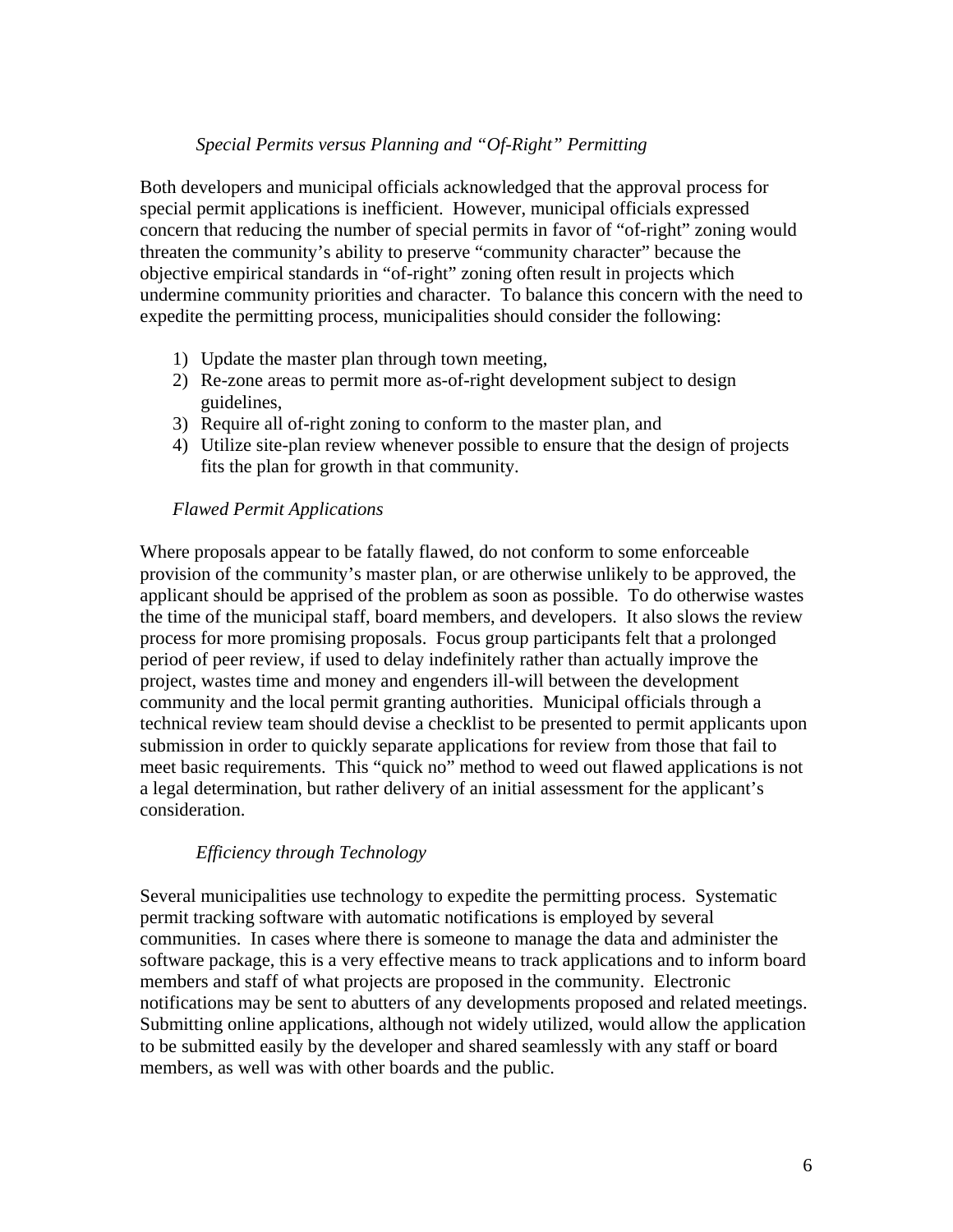### *The Zoning Enabling Act and Subdivision Control Law*

Uniformly, focus group participants agreed that Chapter 40A of the Massachusetts General Laws is outdated and confusing, although solutions to the problem generated more controversy. Statutory provisions requiring permits to be issued within a certain timeframe are frequently ignored. Insufficient municipal control over development due to grandfathering and approval not required (ANR) plans may result in overreaching by officials in areas they do control, taking advantage of laws that have been loosely construed over the years. Many participants agreed that local governments should be required to make land use plans and zoning regulations conform to each other. This would enable permits to be issued more consistently and predictably by local authorities and reduce the number of appeals, although all recognize the challenges to creating approved plans. Delays incidental to the appeals process were widely criticized by the development community. Most discussions called for clearer zoning enabling legislation and for comprehensive planning to take a more active and compulsory role in land use development.

# **II. The Role of Regional Planning Agencies**

The most frequent recommendation for the role of regional planning agencies (RPAs) was as educator. RPAs could be effective in that role by producing permitting process materials and conducting training that municipalities could offer newly appointed or elected officials. RPAs could produce and promote online resources to further educate local planners and reviewers. They could also compile and disseminate best practices associated with local permitting.

RPAs frequently have a diverse staff with a broad range of planning expertise, including housing, transportation, environmental, economic development, and other specialties. RPAs could accommodate opportunities for shared staffing between communities, or continue in their role as independent third party reviewer in situations where neither the staff nor a consultant is appropriate.

In regions with small towns that do not have municipal planning or conservation staff, the RPAs already frequently provide a planner to act as a "circuit rider" on a regular or asneeded basis. The planner provides technical assistance to facilitate the permitting process for large or complicated projects, provide zoning enforcement assistance, act as a facilitator between the communities and state agencies, and assist local planning boards, conservation commissions or zoning boards of appeals. The implementation challenge is a lack of dedicated funding for RPAs providing such services and the inability of small municipalities to pay for the services themselves.

The RPAs, individually or through MARPA, could establish a pre-qualified pool of trusted consultants that would increase trust and reliance on the use of third party consultants, or they could act in collaboration with state agencies to establish the Master Service Agreement list, as was done under Executive Order 418. This would enable towns to skip the Chapter 30B process and reduce the likelihood of a community hiring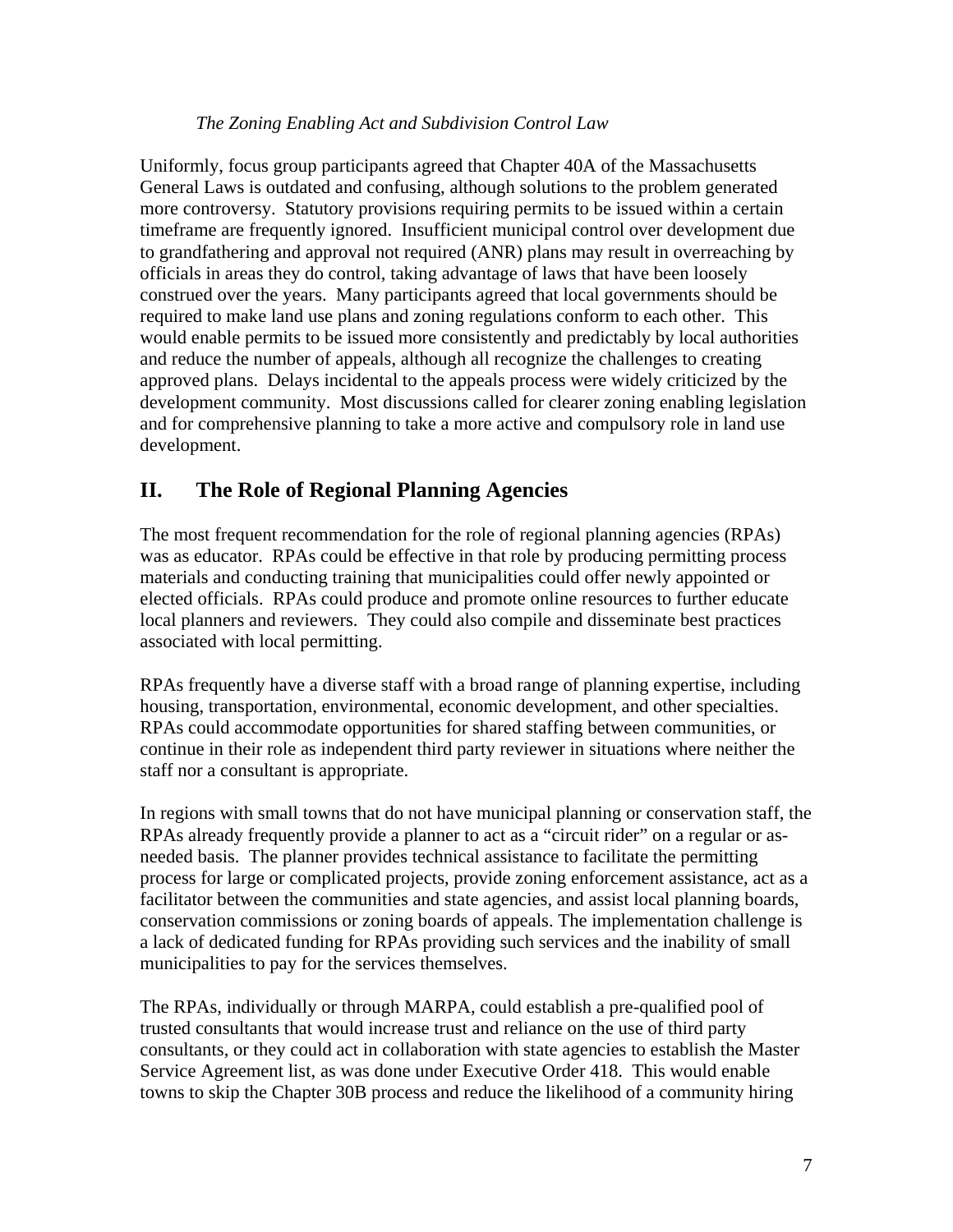firms that are too small or incapable of doing the review adequately. At the very least, the RPAs could formulate guidelines for proper consultant or peer review selection, including technical analysis.

RPAs should continue to work with local regulatory officials interested in tools of analysis, design, and land use control such as, for example, cluster development, transferable development rights, and innovative stormwater management. They should continue to encourage cities and towns to develop master plans with community involvement.

The RPAs could also be effective advocates for useful state legislation including, for example, to counteract "border wars" between communities where the impacts but none of the benefits of a large scale development are felt by a neighboring community. For an example of effective brokering of one such "border war," the communities of Andover, Tewksbury, and Wilmington are currently engaged in a tri-community effort to reach consensus on large scale commercial developments and transportation projects in the area. This type of cooperation could be mandated through state legislation. As of now, the only recourse an adversely affected community has is to reach out to members of the state legislature to try to stop the project or to submit comments during a public review process, which do not have to be acted upon by the host community. This is a largely ineffective tactic that may exacerbate ill-will between municipalities.

# **III. State Agency Permitting**

Local permitting issues took up the majority of time in the focus group discussions. However, RPAs and focus group participants felt that it was unfair to target local procedures without at least addressing related state permitting. Throughout the state, regardless of location, the two agencies that received the overwhelming majority of comments from local officials and developers about needed improvements were the Massachusetts Highway Department and the Massachusetts Natural Heritage and Endangered Species Program.

# **1) Massachusetts Highway Department**

MassHighway was frequently characterized as an agency that caused delays and had inconsistent requirements. Many participants asserted that it can take months or more to move a project through the MassHighway permit process. Specifically, the curb cut approval process was cited as being particularly flawed by many focus group participants. Operating procedures vary greatly from district to district, and between the districts and the central office. In addition, budget cuts and personnel reductions have crippled the agency's response times. The effectiveness of the new MassHighway Design Guidebook, which was designed to improve some of these processes, remains to be seen. Enough time has not elapsed to evaluate the guidebook's effectiveness.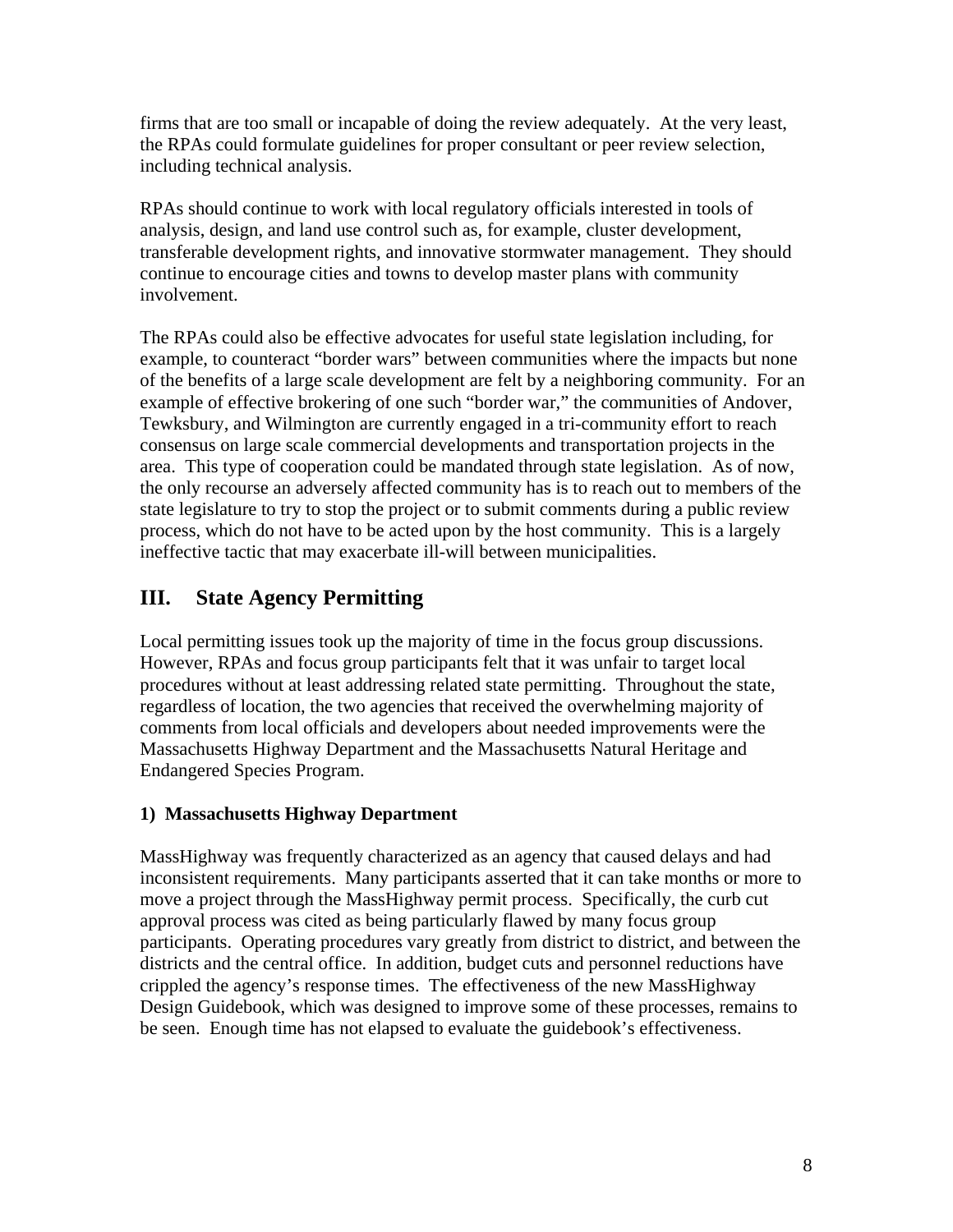### **2) Natural Heritage and the Endangered Species Program**

The most consistent subject of permitting criticism was Massachusetts Natural Heritage MESA (Massachusetts Endangered Species Act) permits. While many participants thought the permits were fair prior to 2006, significant criticism was voiced regarding the regulatory changes, remapping, and the subsequent implementation that occurred last year. On one hand, many public officials felt that communities were not adequately consulted in the remapping. Many locally knowledgeable participants believe that significant swaths of undeveloped land was remapped based on the most general criteria, despite insufficient scientific evidence of endangered species. On the other hand, developers commented that information requests are not dealt with promptly. Moreover, mitigation and habitat delineation appear to be without clear criteria or effective dispute resolution.

# **3) Massachusetts Environmental Policy Act (MEPA)**

The Massachusetts Environmental Policy Act (MEPA) received positive reviews related to clarity of process and efficiency. However, the timing of MEPA review did receive some criticism where many felt that MEPA review occurs too late in the design process to effectively address possible project design changes.

# **Conclusion**

Throughout the summer, focus group participants from around the state suggested many ways to increase permitting efficiency. Some of the suggestions would require local governments to amend or adopt regulations and others would require state legislation such as updating M.G.L. Chapter 40A, the Zoning Enabling Act. Even more suggestions could be acted on immediately, however, to improve communication and affect interdepartmental coordination at the local level. What every recommendation had in common was the need to foster collaboration between the various boards and staff in a community, and between the community and the permit applicant.

Volunteer board members spend hundreds of hours in night meetings deliberating over permit issues and millions of tax dollars are lost each year because of process delays. Collaborating with new partners, both public and private, to make permitting more efficient is a shared objective of the focus group participants and beyond. Finding new approaches to permitting in order to expedite a process that is time consuming and costly is in the best interest of each of our communities.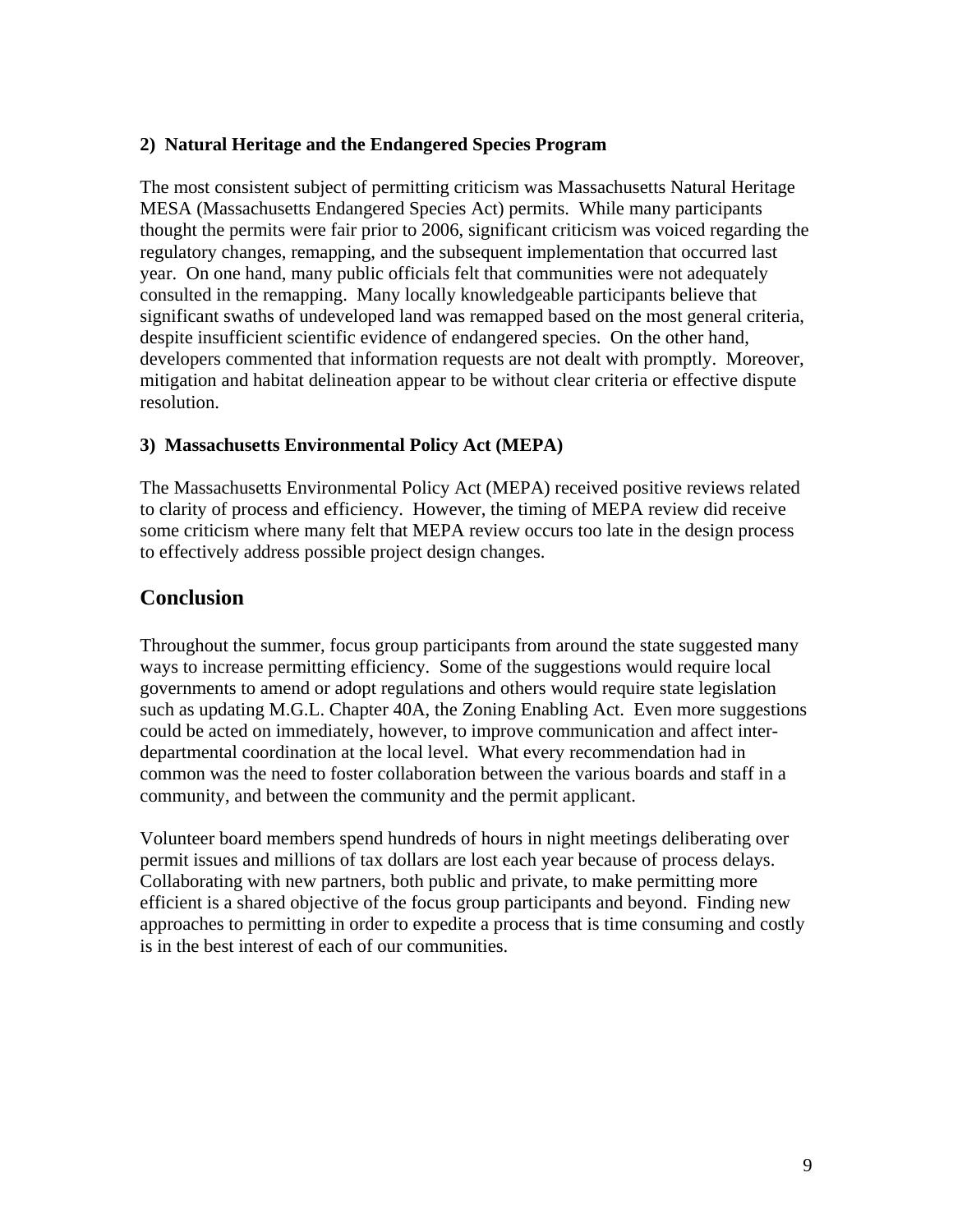#### Partial Participant List

| Adams, Larry         | <b>CMRPC</b>                                     |
|----------------------|--------------------------------------------------|
| Adamski, Tracy       | Tighe and Bond                                   |
| Albertson, Douglas   | Town of Belchertown                              |
| Allan, Jessica       | <b>PVPC</b>                                      |
| Anderson, April      | <b>MA Permitting Office</b>                      |
| Anderson, Kathy      | Holyoke Planning and Development                 |
| Anderson, Teri       | City of Northampton                              |
| Ansin, Bob           | MassInnovation                                   |
| Atwood, Jessica      | <b>FRCOG</b>                                     |
| Ayrassian, Gary      | <b>Attleboro Planning Commission</b>             |
| Bains, Joe           | <b>Acushnet Company</b>                          |
| Barrett, Judi        | Commonwealth Opportunities Group                 |
| Barton, Hank         | Moderator                                        |
| Basch, Tony          | Wilbraham Public Works                           |
| Beckley, Stuart      | City of Easthampton                              |
| Begley, Denise       | <b>Neponset Valley Transportation Management</b> |
| Bellavance, Curt     |                                                  |
| Bernardin, Eric      | Fuss and O'Neill, Inc.                           |
| Bevilacqua, Joe      | Merrimack Valley Chamber of Commerce             |
| Blaesser, Brian      | Robinson and Cole                                |
| Blanchard, Eugene    | <b>Tedeschi Realty Corporation</b>               |
| Bonavita, Steve      | <b>CMRPC</b>                                     |
| Boucher, Jocelyn     | <b>PVPC</b>                                      |
| Boudo, Paul          | West Springfield City Council                    |
| Boyle, Jim           | <b>Boston Chamber of Commerce</b>                |
| Bradford, Bob        | North Shore Chamber of Commerce                  |
| Brennan, Tim         | <b>PVPC</b>                                      |
| Brien, Roberta       | Worcester Business Development Corporation       |
| Brown, Jeff          | <b>Princeton Properties</b>                      |
| Buckland, Ken        | Cecil Group                                      |
| Buckley, Bill        | <b>SPSNC</b>                                     |
| Cameron, Larry       | MassDevelopment                                  |
| Caron, Sean          | <b>MAPC</b>                                      |
| Cashman, Rosemary    | Tyngsborough Town Administrator                  |
| Cassidy, Tina        | <b>Beverly City Planner</b>                      |
| Chapman, Priscilla   | Mass Audubon                                     |
| Church, Jonathan     | <b>CMRPC</b>                                     |
| Ciaramella, Pat      | OCPC                                             |
| Ciccollo, Michelle   | Town of Hudson                                   |
| Clanan, Sean         | MassDevelopment (West Springfield)               |
| Cofflin, Peter       | <b>Blackstone River Coalition</b>                |
| Conaty, Sandy        | <b>SRPEDD</b>                                    |
| Connors, Laurie      | Town of Milbury                                  |
| Constable, William   | AW Perry                                         |
| Cooney, Chris        | Metro South Chamber of Commerce                  |
| Copani, Tony         |                                                  |
| Costello, Steve      | Norwood Town Planner                             |
| Crisafulli, Mike     | Seekonk Building Inspector                       |
| Curtis, Chris        | <b>PVPC</b>                                      |
| Dachos, Debbie       | <b>Agawam Planning</b>                           |
| Danielson, Stephanie | Town of Easton                                   |
|                      |                                                  |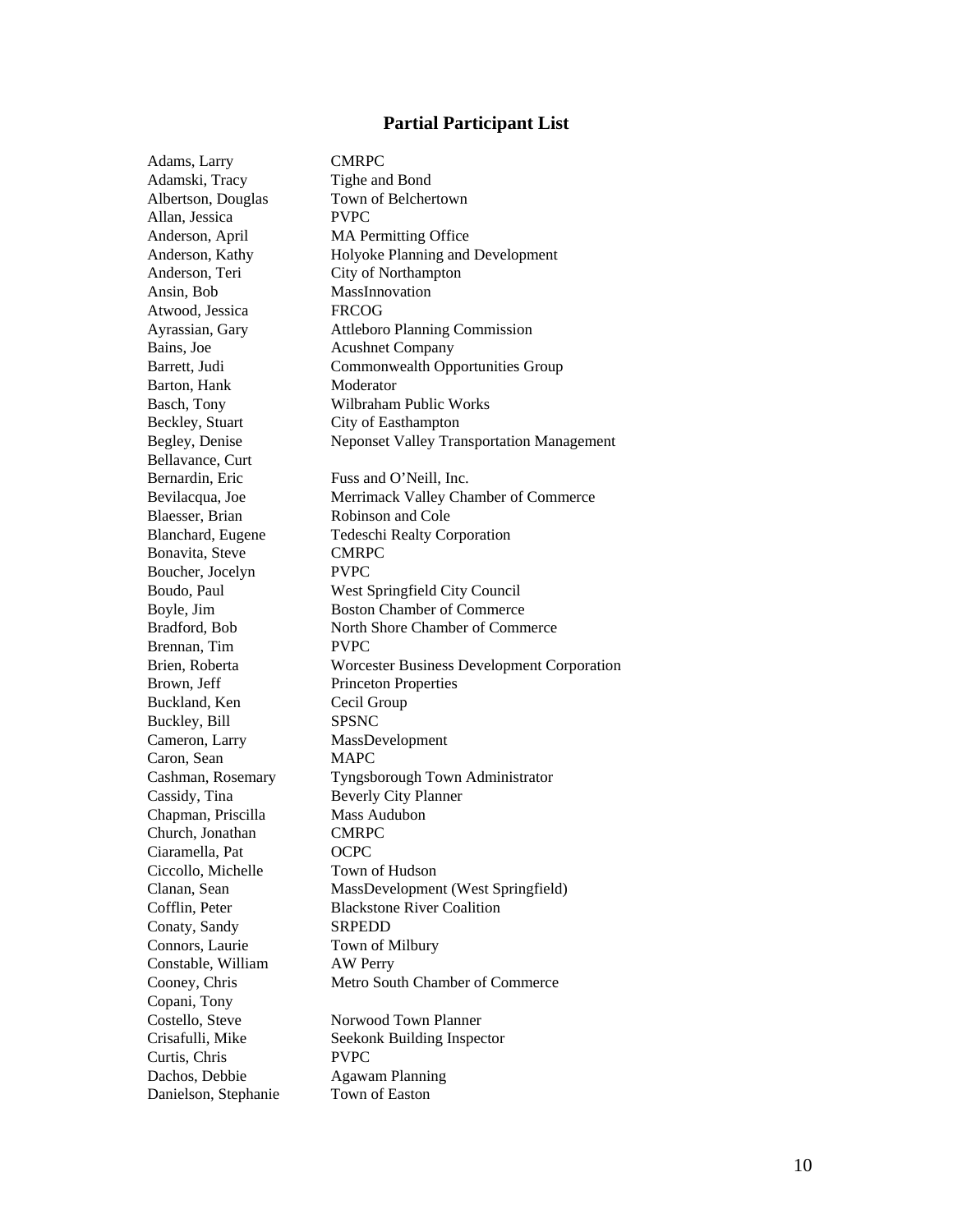Day lor, B ob Day lor C onsul t ing DeBlander, Bernadett e Seekonk Conservaton Agent Defeo, Steve Methuen Planning Board Dempsey , Ger ard Pembroke Zo n ing B oard o f Appeals DeRosa, Way n e New-Tech Co. D ietrich, John Fuss and O ' N eill, Inc. Donahu e, Mark Fletcher, Tilton Whipple, P.C Donahue, St e Donahue Associates Do novan, Jay NM C OG D u n lavy, Linda FRCO **FRCOG** Dwyer, William d erso n Erikson, Walt er Applewood Construction Feiden, Wayne f Northha mpto n Feltman, Gor don Selectm en, Town o f B edfor d Fishm an, B ob Nutter McClennen and Fish Fitzg erald, Richard Pal mer Ad m i n istrator Flood, Catheri ne Flood a nd Hart i gan, PC Fl ynn, B ob NM C OG Ford, Art Sullivan Bille, PC Fuller, Lee oro Con serv ation Gauley, R i c Plympton Gause, Bill se, Bill Leggat McCall Partners Goode, Ken MassDevelopment Gordon, Ala n Town of Charlton Grant, Mary MA Association of Realtors Guimond, Gre g SRPED D Halkiotis, Pau l Marshfield Town Plann er Halpin, B o **MV Council** Han sen, Tim CMRPC H arring ton, James Mayo r O f B rock ton Harrison, Michele Attorney Hart m ann, Le e Town of Plymouth Planning Director Hav e m eyer, Will Goodwi Goodwin Proctor H ayes, Mau reen Sp r ing field B usin ess D evelopment Hughes, Bruce O CPC Hunter, Jac k Town of Carver Planner Joh n s on, David PMP **Associates** Juliano, Mik e Real Estate Dev elop er Karavites, Christine Metro South Chamber of Commerce Keally, Tab er Meponset Watershed Association LaMarre, Carol yn Tau n t on R iver Wat ershed A s s ociat ion LaR oche , Dan Montague planning and Conservation Department LaVoie, Bob MVPC Leduc, Linda Palmer Planning LePag e, Suzanne CMRPC Loi n, M ike Bertin Engineering Macintosh, Alan MVPC MacLeod, Bill i neer Maltese, Francesca onnell and Son s Manzi, Vincent McShane, To Dewey Square Group M e l l s t rom, Robert Stantec C onsulting Services, Inc. Miller, Michael MassDevelopment Miller, Michael MassDevelopment